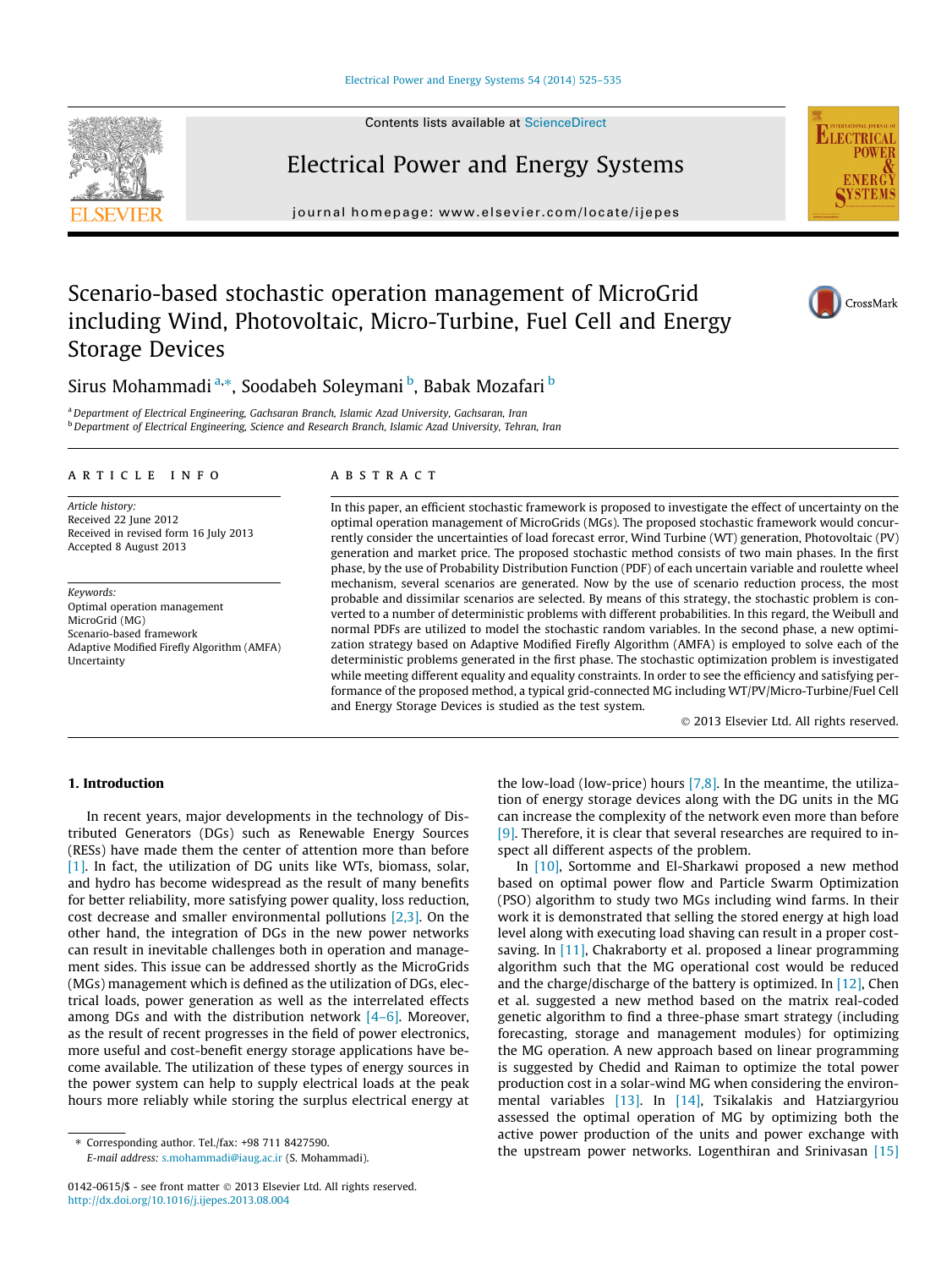| Nomenclature |                                 |                                                                                                                                |                                          |                 |
|--------------|---------------------------------|--------------------------------------------------------------------------------------------------------------------------------|------------------------------------------|-----------------|
|              | t                               | time interval index                                                                                                            | $p_r$                                    | the ra          |
|              | n                               | total number of optimization variables                                                                                         | S                                        | the st          |
|              | NT                              | total number of hours                                                                                                          | $N_{WT,t}$                               | numb            |
|              | $N_g$ , $N_s$                   | total number of generation and storage units, respec-                                                                          | $N_{PV,t}$                               | numb            |
|              |                                 | tively                                                                                                                         | $N_{Load, t}$                            | numb            |
|              | $N_D$                           | total number of load levels                                                                                                    | $N_{price,t}$                            | numb            |
|              | f(X)                            | cost objective function                                                                                                        | $N_u$                                    | numb            |
|              | $u_i^t$                         | status of unit <i>i</i> at hour <i>t</i>                                                                                       | $P^s_{WT,j,t}$                           | powe            |
|              | $p_{Gi}^t, p_{sj}^t$            | active power output of the ith generator and the jth                                                                           |                                          | nario           |
|              |                                 | storage device at time t, respectively                                                                                         | $P_{PV,j,t}^s$                           | powe            |
|              | $p_{Grid}^t$                    | active power bought/sold from/to the utility at time t                                                                         |                                          | nario           |
|              | $B_{Gi}^{t}, B_{si}^{t}$        | bid of the ith DG source and the jth storage device at                                                                         | $P^s_{Load,j,t}$                         | the v           |
|              |                                 | hour t, respectively                                                                                                           |                                          | nario           |
|              | $B_{Grid}^{t}$                  | bid of utility at hour t                                                                                                       | $\mathsf{Price}_{N_{price, t}}^s$        | mar             |
|              | $S_{Gi}^{start}, S_{Gi}^{Shut}$ | start-up/shut-down costs for the <i>i</i> th DG unit                                                                           | Js                                       | value<br>in the |
|              |                                 |                                                                                                                                | f                                        |                 |
|              | $S_{sj}^{start}, S_{sj}^{shut}$ | start-up/shut-down costs for the jth storage device                                                                            |                                          | expec<br>nario: |
|              | $P_g$                           | the power production vector of DGs and storage devices                                                                         | $Prob_{is}$                              | proba           |
|              | $U_{g}$<br>$P_{\mathcal{S}}$    | the status vector of DGs<br>the power production vector of DGs                                                                 | $X_i$                                    | the <i>it</i>   |
|              | $P_{S}$                         | the power production vector of storage devices                                                                                 | $x_{i,L}$                                | the Lt          |
|              | T                               | number of time intervals; here equals 24 h                                                                                     | d                                        | the di          |
|              | $p_{LD}$                        | amount of the Dth load level                                                                                                   | γ                                        | absor           |
|              |                                 | $p_{G,\min}^t, p_{G,\max}^t$ minimum and maximum active power production                                                       | r                                        | distar          |
|              |                                 | of the $i$ th dg at hour $t$ , respectively                                                                                    | $\beta_0$                                | initial         |
|              |                                 | $p_{s,\min}^t, p_{s,\max}^t$ minimum and maximum active power production of                                                    | α                                        | randc           |
|              |                                 | the <i>j</i> th storage at hour $t$ , respectively                                                                             | $X_{\text{Best}}^{Iter}$                 | the b           |
|              |                                 | $p_{grid,min}^t$ , $p_{grid,max}^t$ minimum and maximum active power produc-<br>tion of the utility at hour $t$ , respectively | XIter<br>Worst                           | the b           |
|              | Res <sup>t</sup>                | scheduled spinning reserve at time t                                                                                           | Δ                                        | randc           |
|              |                                 | $W_{\text{ess}}^{t}$ , $W_{\text{ess}}^{t-1}$ battery energy storage at time t and $t-1$ , respec-                             | $\kappa_1, \kappa_2, \ldots, \kappa_5$ r |                 |
|              |                                 | tively                                                                                                                         | ψ. ζ                                     | randc           |
|              |                                 | P <sub>Charge</sub> (P <sub>discharge</sub> ) permitted rate of charge (discharge) through a                                   | $k_{\rm max}$                            | a con           |
|              |                                 | definite period of time $\Delta t$                                                                                             | $N_{swarm}$                              | numb            |
|              |                                 | $\eta_{charge}(\eta_{discharge})$ charge (discharge) efficiency of the battery                                                 |                                          |                 |
|              |                                 | $W_{\text{ess,min}}(W_{\text{ess,max}})$ lower (upper) bounds on the battery energy                                            | List of abbrevial                        |                 |
|              |                                 | storage, respectively                                                                                                          | Adaptive Modif<br>Distributed Ger        |                 |
|              |                                 | Pcharge, max(Pdischarge, max) maximum rate of charge (discharge) dur-<br>ing definite period of time $\Delta t$                | MicroGrid MG                             |                 |
|              | v                               | wind speed                                                                                                                     | Wind Turbine                             |                 |
|              | с                               | the scale parameter of Weiball function                                                                                        | Photovoltaic P                           |                 |
|              | Κ                               | the shape parameter of Weiball function                                                                                        | MicroGrid Cent                           |                 |
|              | $v_0$                           | location parameter of Weiball function                                                                                         | Phosphoric Aci                           |                 |
|              | $v_{ci}$                        | the cut-in speed of wind                                                                                                       | Nickel–Metal-F                           |                 |
|              | $v_{co}$                        | the cut-out speed of wind                                                                                                      | <b>Probability Dist</b>                  |                 |
|              | $v_r$                           | the wind speed                                                                                                                 | Status of Opera                          |                 |
|              |                                 |                                                                                                                                |                                          |                 |

proposed a three-phase approach to find the optimal solution for the cost objective function. In [\[16\],](#page--1-0) Mohamed and Koivo investigated the MG energy management problem when considering the effect of storage facilities. However, as the result of neglecting time intervals in the problem, the charge/discharge aspect of the storage tools is not considered so that the total cost is increased. Nevertheless, the main deficiency with all the above mentioned works is the implementation of the analysis in a deterministic framework.

In fact, the presence of uncertainty in the nature of the MG can deprive the mentioned researches from the real optimal solution of the investigated problem. In a deterministic framework, the accuracy of the output solutions depends on the accuracy of the input variables when the possibility of some prediction error is just common in a power market. Moreover, in an open access power market, the degree of uncertainty of the load forecast error and market price can be even more perceptible [\[17,18\].](#page--1-0) By considering

| the rated output power of WT                                                             |  |  |  |  |
|------------------------------------------------------------------------------------------|--|--|--|--|
| the sth scenario                                                                         |  |  |  |  |
| number of WTs in ON status at the tth hour                                               |  |  |  |  |
| number of WTs in ON status at the tth hour<br>number of WTs in ON status at the tth hour |  |  |  |  |
| number of WTs in ON status at the tth hour                                               |  |  |  |  |
| number of uncertain variables                                                            |  |  |  |  |
| power production of the <i>j</i> th WT at hour <i>t</i> in the <i>s</i> th sce-          |  |  |  |  |
| nario                                                                                    |  |  |  |  |
| power production of the $j$ th PV at hour $t$ in the $st$ h sce-<br>nario                |  |  |  |  |
| the value of the <i>j</i> th load point at hour <i>t</i> in the <i>sth</i> sce-          |  |  |  |  |
| nario                                                                                    |  |  |  |  |
| $\mathsf{Price}_{N_{price,t}}^s$<br>market bid at hour t in the sth scenario             |  |  |  |  |
| value of the decision variable (here objective function)                                 |  |  |  |  |
| in the sth scenario                                                                      |  |  |  |  |
| expected value of the decision variable in the whole sce-<br>narios                      |  |  |  |  |
| probability of the ith variable in the sth scenario                                      |  |  |  |  |
| the ith control vector/firefly                                                           |  |  |  |  |
| the Lth element of the ith control vector/firefly                                        |  |  |  |  |
| the dimension of the control vector                                                      |  |  |  |  |
| absorption coefficient                                                                   |  |  |  |  |
| distance between any two fireflies                                                       |  |  |  |  |
| initial attractiveness at $r = 0$                                                        |  |  |  |  |
| randomization parameter is in the range of $(0,1)$ .                                     |  |  |  |  |
| the best individual in the iteration number Iter                                         |  |  |  |  |
| the best individual in the iteration number Iter                                         |  |  |  |  |
| random number in the range $[0,1]$ .                                                     |  |  |  |  |
| $\kappa_1, \kappa_2, \ldots, \kappa_5$ random numbers in the range [0,1].                |  |  |  |  |
| random numbers in the range $[0,1]$ .                                                    |  |  |  |  |
| a constant value<br>number of fireflies in the population                                |  |  |  |  |
|                                                                                          |  |  |  |  |
| List of abbreviations                                                                    |  |  |  |  |
| Adaptive Modified Firefly Algorithm AMFA                                                 |  |  |  |  |
| Distributed Generation DG                                                                |  |  |  |  |
| MicroGrid MG                                                                             |  |  |  |  |
| Wind Turbine WT                                                                          |  |  |  |  |
| Photovoltaic PV                                                                          |  |  |  |  |
| MicroGrid Central Controller MGCC                                                        |  |  |  |  |
| Phosphoric Acid Fuel Cell PAFC<br>Nickel-Metal-Hydride Battery NiMH-Battery              |  |  |  |  |
| Probability Distribution Function PDF                                                    |  |  |  |  |
| Status of Operation SOP                                                                  |  |  |  |  |
|                                                                                          |  |  |  |  |

the unpredictable characteristics of WT and PV power generation [\[19\]](#page--1-0) along with the uncertainty of load demand and market price, the necessity of a wide investigation with a stochastic structure becomes more evident. This situation requires the re-assessment of the above mentioned works to see the validity of the proposed methods in a stochastic environment. By the way, in order to reduce the amount of error associated with the uncertainty of the input variables, new methods or techniques are needed to be investigated [\[20\].](#page--1-0)

Therefore, in this paper a stochastic framework based on scenario production technique is proposed such that the uncertainty associated with the load forecast error, WT/PV power generation and market price would be considered in the operation management of MGs, sufficiently. The proposed stochastic framework consists of two phases. In the first phase, for each of the input variables a specific PDF is considered. Then by the use of roulette wheel mechanism, different scenarios with different probabilities are